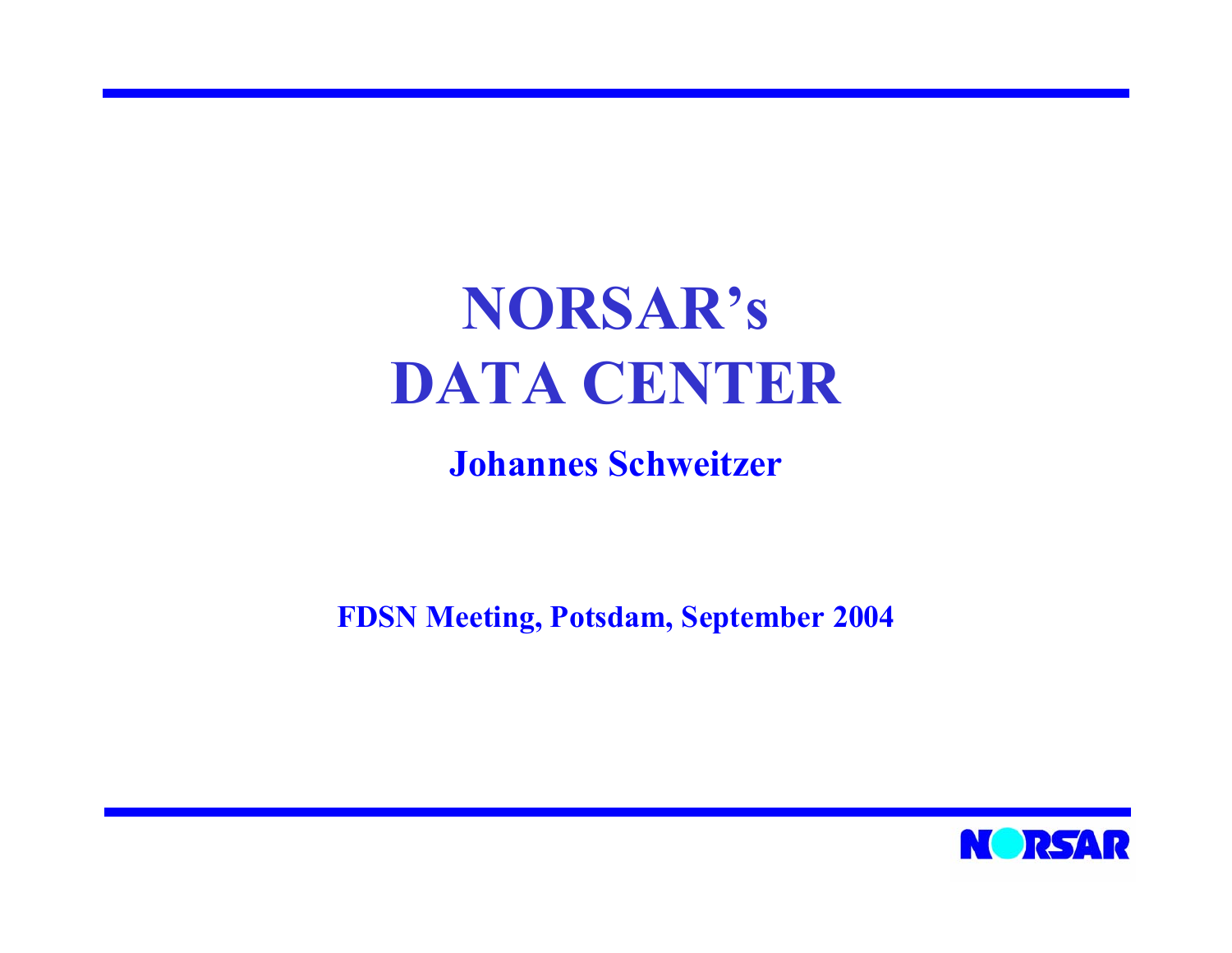## **Nordic IMS stations**



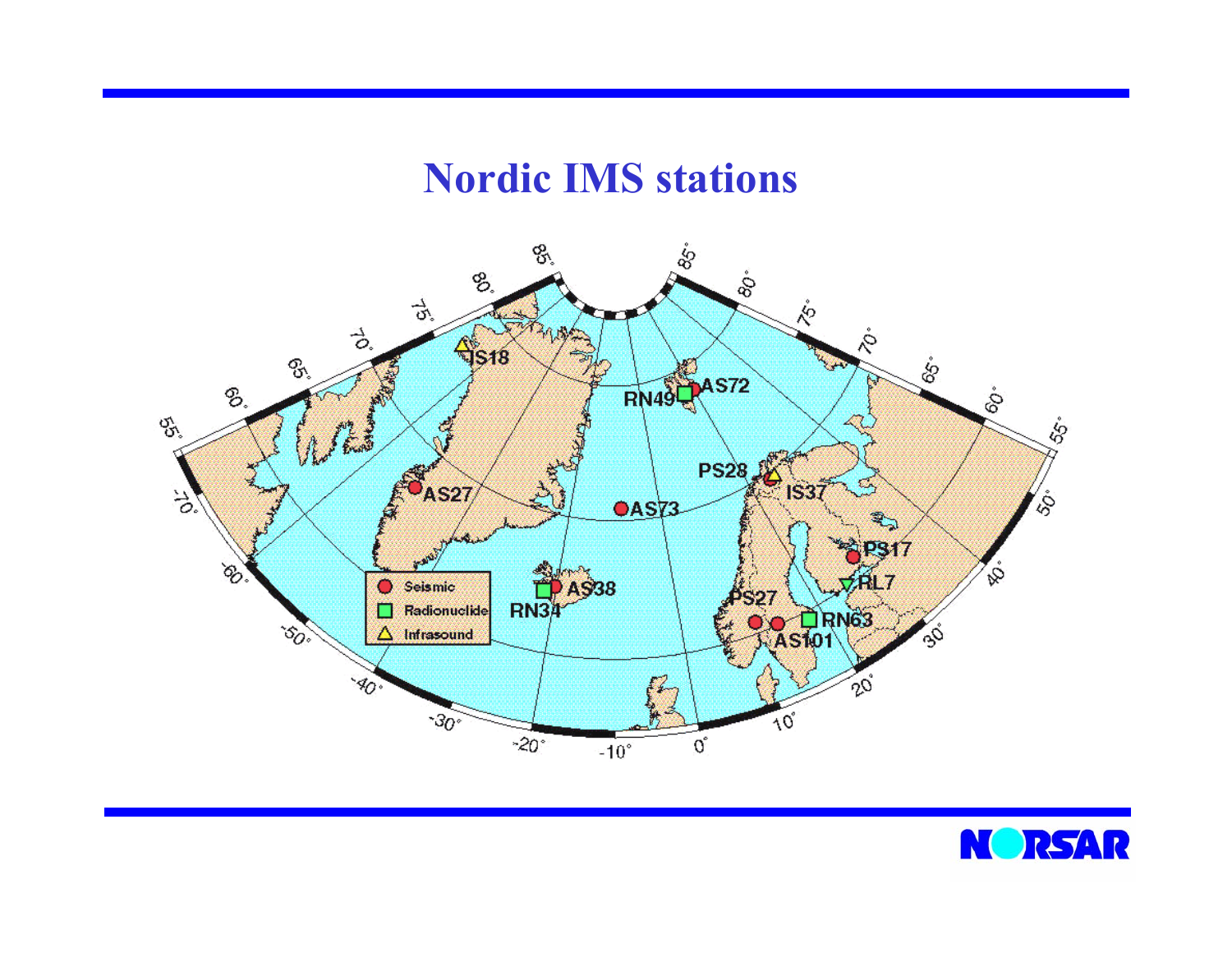



**Norway operates three I MS Seismic Arrays.**

**An array is a group of seismometers with a certain geometry.**

**Number of sites and instruments are:**

**AS72 – 9 sites, 12 instruments (SPITS, Spitsbergen)**

**PS28 – 25 sites, 36 instruments (ARCES)**

**PS27 – 42 sites, 63 instruments (NORS AR)**

**The total diameter of the arrays are:**

- **AS72 –1 km**
- **PS28 –3 km**

**PS27 –60 km**

**---**

**AS72 represents minimum the requirements for size of an IMS seismic array.**

**PS27 is the largest seismic array in the IMS.**

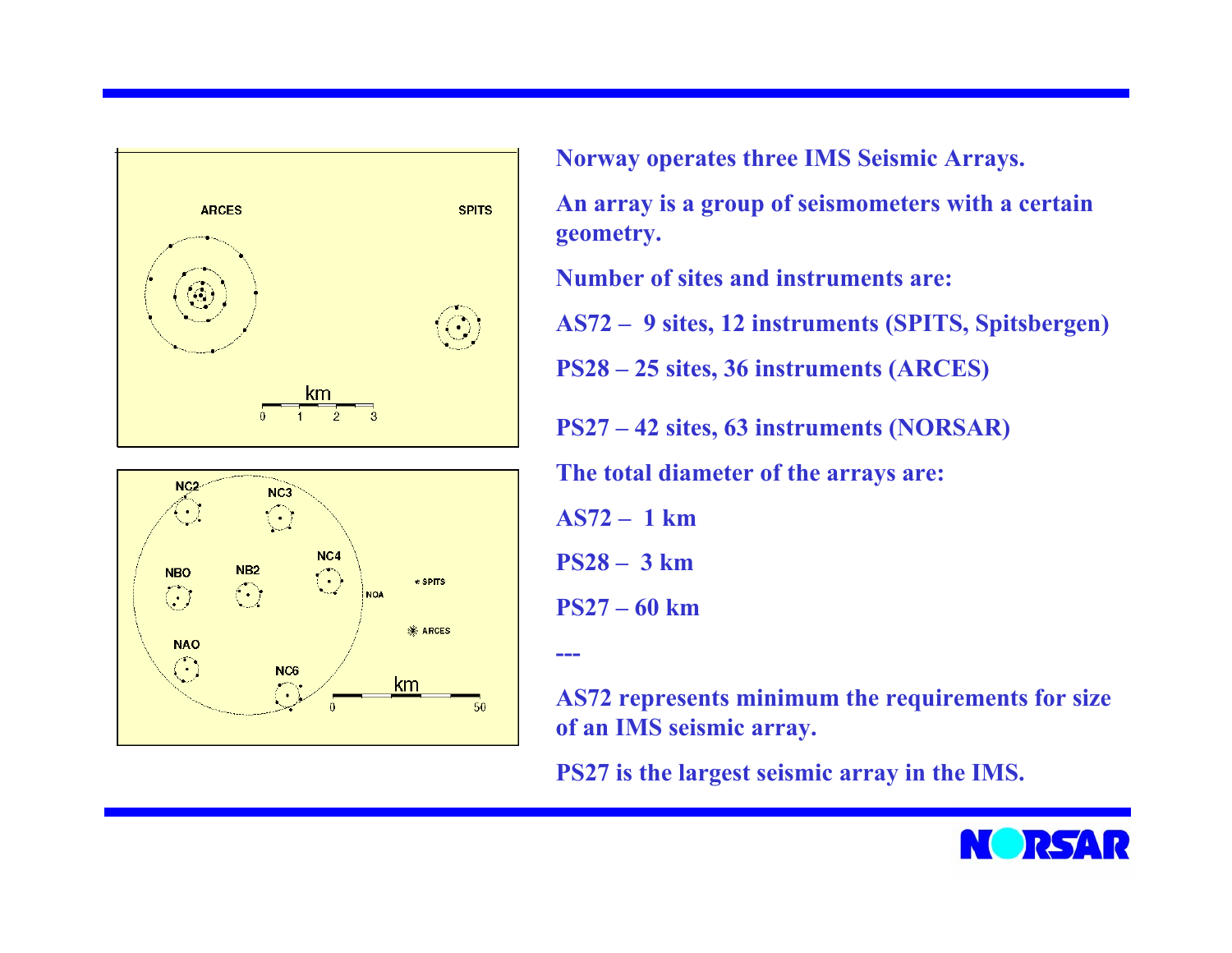## Some Pictures From NORSAR's Installations

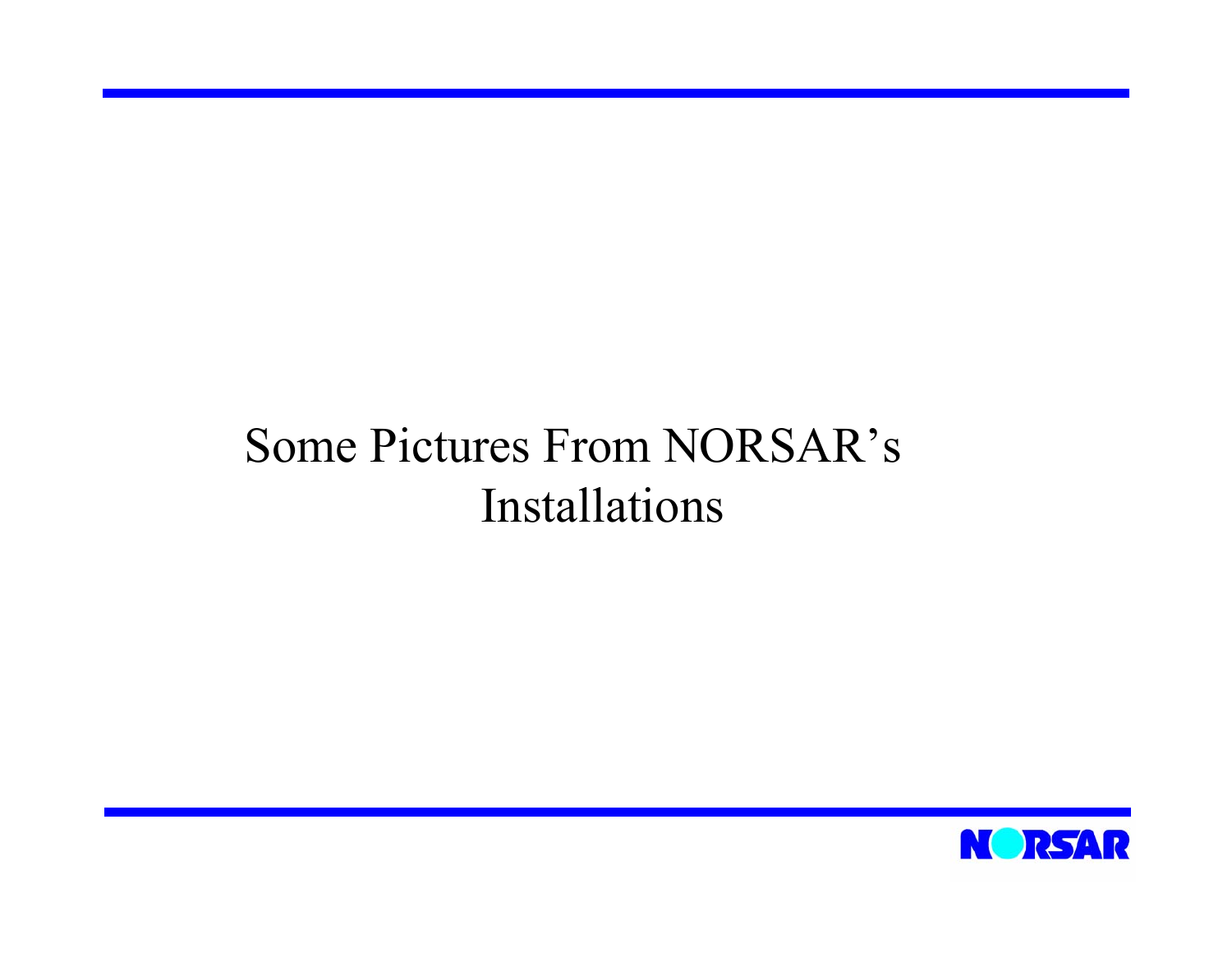

ARCES array. There are no boreholes. Only small vault to house the equipment.

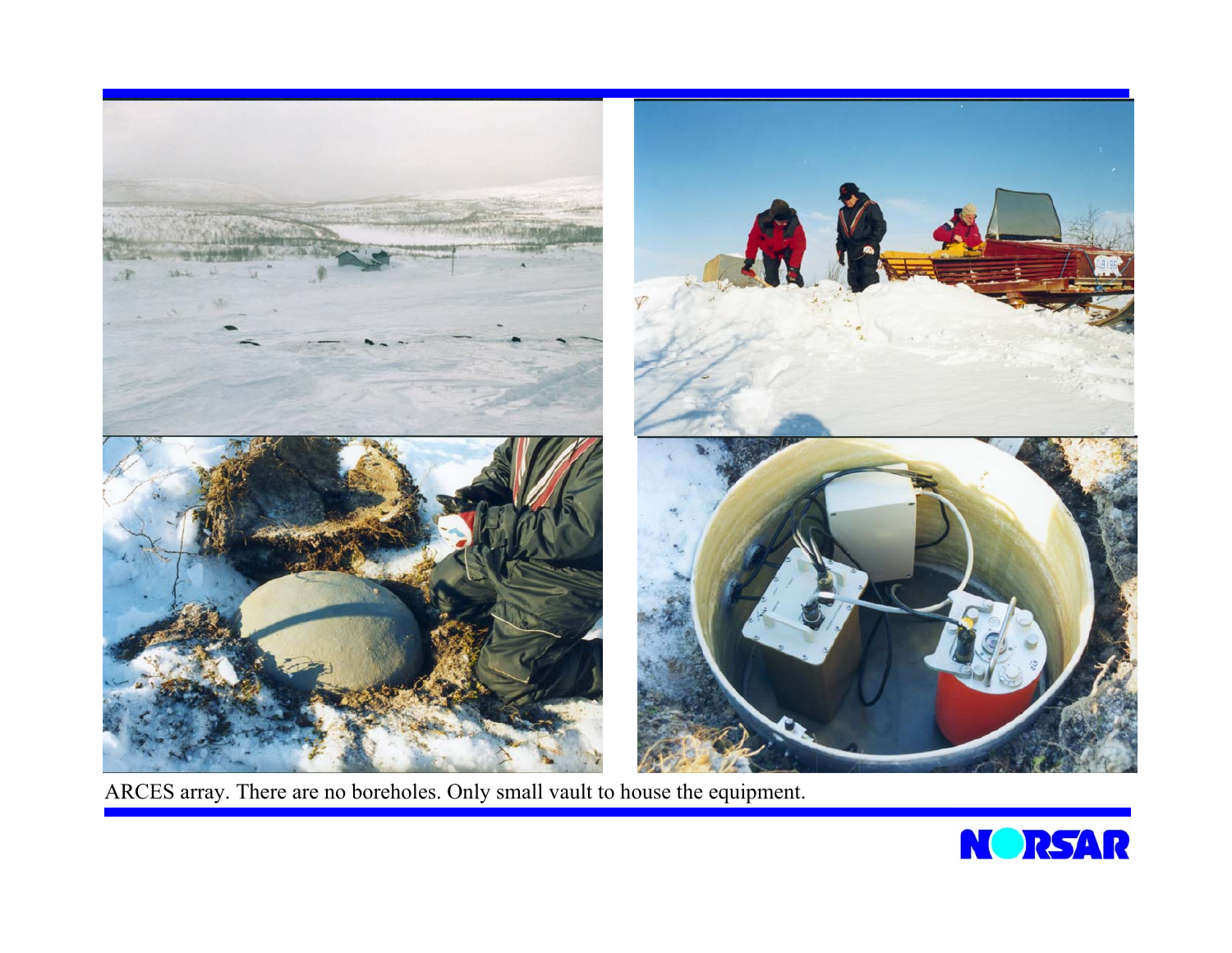

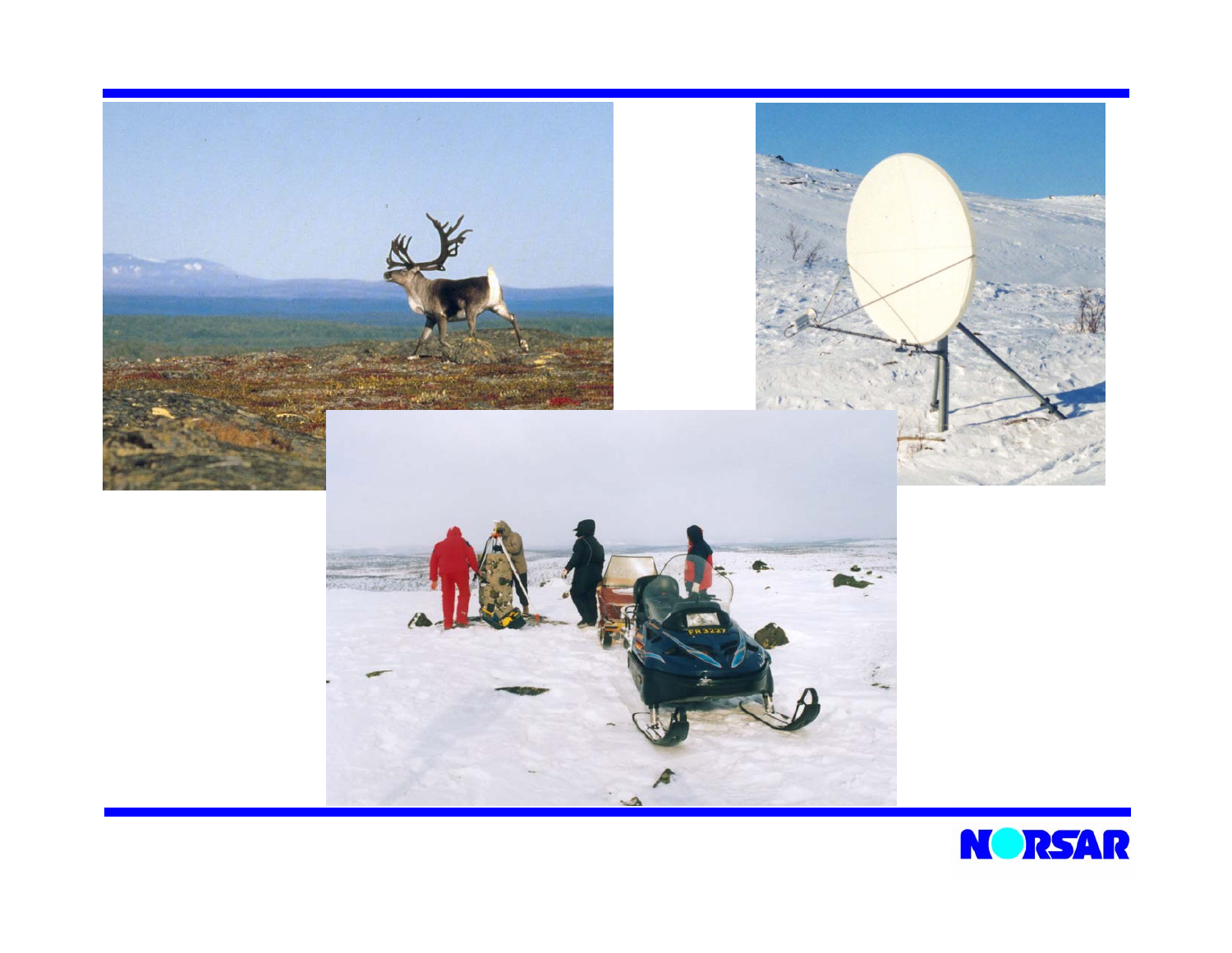



**One out of 35 short-period vaults of PS27. Upper left is the locked lid. Upper right is GPS antenna (however, now on a higher pole), The opened lid show the vault with a zinc tank holding the digitiser and other electronics. Under the zinc tank is a 6 m borehole with the sensor.**

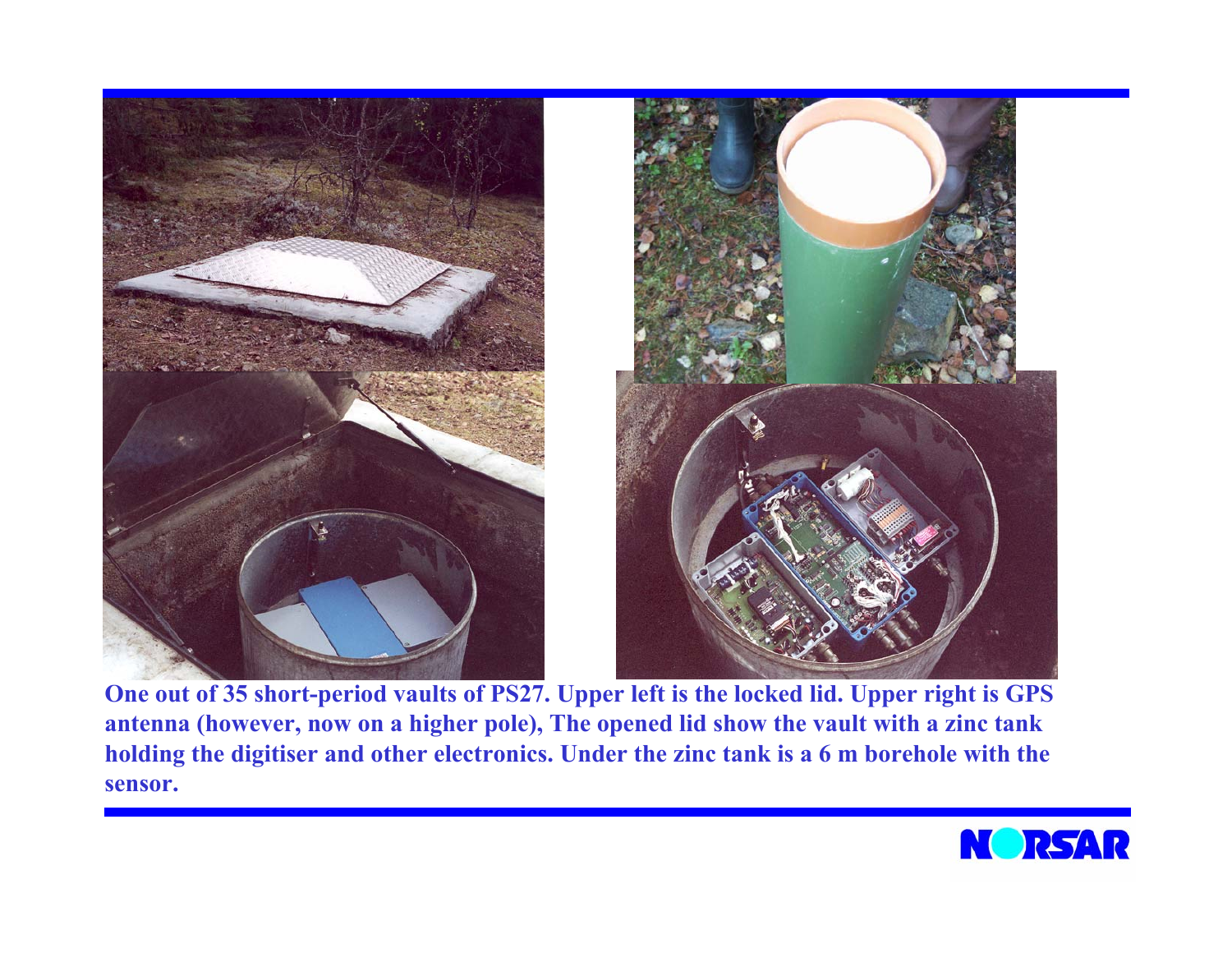### **NORSAR and NORES**



Configuration of the large aperture array NORSAR and the small aperture array NORES. The NORES array is co-located with the NORSAR subarray 06C. The diameter of NORSAR is about 60 km and the diameter of NORES is about 3 km. Each seismometer site is marked with a circle. The present NORSAR array has 42 sites, whereas the NORES array has 25 sites. The NORSAR array has logically seven subarrays, each with six vertical seismometers. In addition, one site in each subarray (marked in green) has one three-component broadband seismometer. The geometry of NORES is identical to the geometry of ARCES shown in Fig. 9.1. The center seismometer of the NORSAR subarray 02B has the geographic coordinates 61.03972°N, 11.21475°E. The center seismometer of NORES has the geographic coordinates 60.73527°N, 11.54143°E.

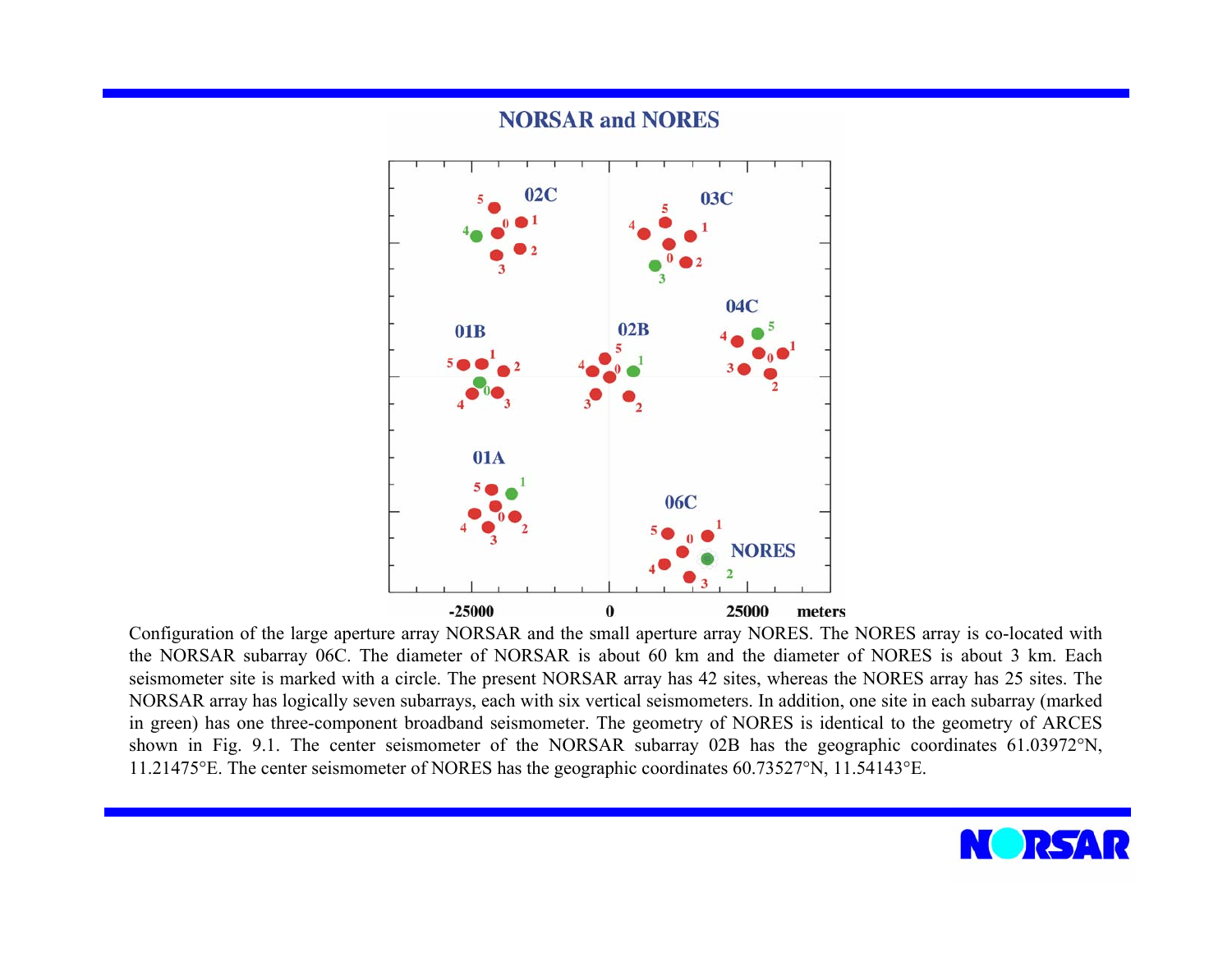# Broad Band Instruments

**ARCES** Array JMIC 3CNORSAR Array 6 KS 54000

 $1 \text{ CMG-3T}$  1 STS-2 1 CMG-3TSPITS Array 6 Güralp CMG-3TB